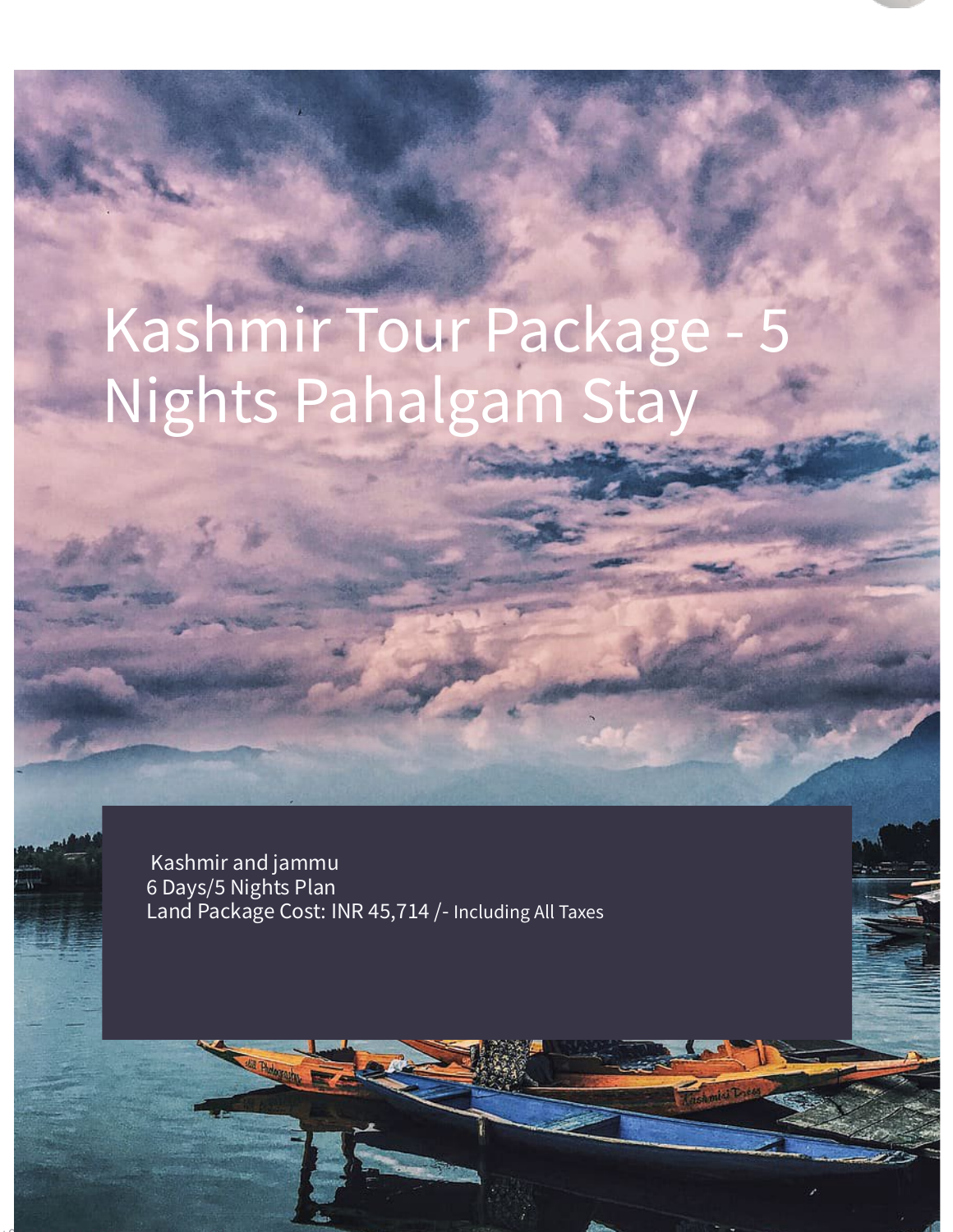

## Package Details

## Package Inclusions

Valid From Nov. 1, 2021 Valid Till Sept. 30, 2022 Not valid for Peak Dates Cost is total amount for 2 Deluxe Hotels Meals mentioned at hotel section. 1.0 Personal Sedan - Etios Dezire or Similar

## Package Highlights

3 Nights Stay at Srinagar Hotel 1 Night at Pahalgam 1 Night Stay at Houseboat Vehicle for Disposable Basis

## Check Our Reviews

First thing first, knowing us and reviewing our services are most important to you. We invite you to check our client's tesimonials before diving into package details.

| <b>Trip Advisor</b><br>Facebook'<br><b>Reviews</b><br>Google | __ |  |
|--------------------------------------------------------------|----|--|
|--------------------------------------------------------------|----|--|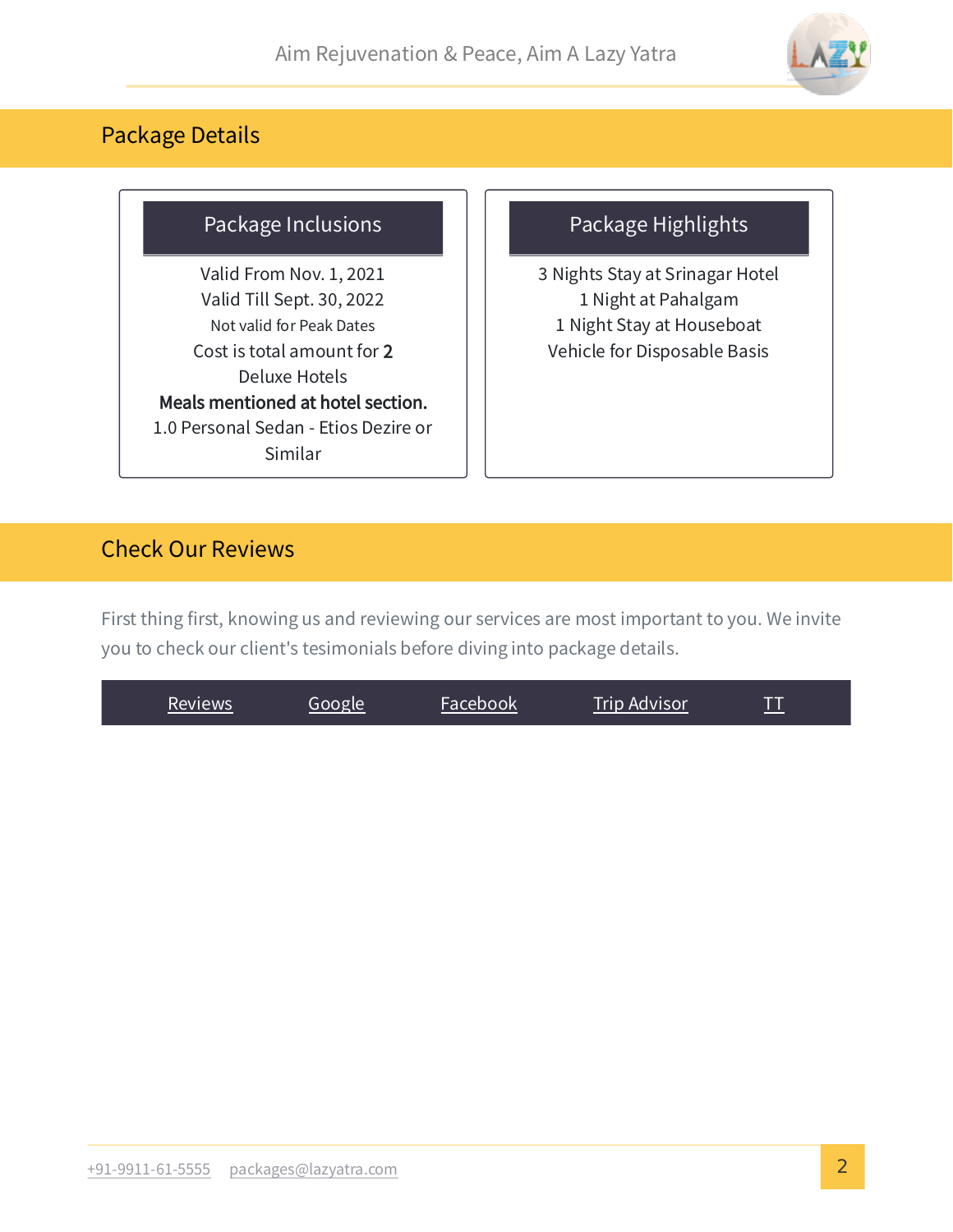

## Hotels In the Package

We will check the availability, first, as per your preference (Within the Listed Choice). However the availability in your preferred hotel in not guranteed. We will communicate the exact hotel name before receiving any payment.

| <b>Srinagar - 1 Nights</b><br>Nights# - 1               |                         |                                                |                  |                          |
|---------------------------------------------------------|-------------------------|------------------------------------------------|------------------|--------------------------|
| Option# 1 - Lake victoria houseboat 3 Star Deluxe Hotel |                         |                                                |                  |                          |
| Meals@Hotel: Breakfast and Dinner                       |                         |                                                |                  |                          |
|                                                         |                         | <b>Facility Available</b>                      |                  |                          |
|                                                         | noon                    | Check In Check Out Wifi Room Service<br>9 a.m. | Free             | Free                     |
|                                                         | <b>Bar</b><br><b>No</b> | <b>Swimming Pool</b><br><b>No</b>              | Gym<br><b>No</b> | <b>Restaurant</b><br>Yes |
| Room Details Deluxe Room / Base Category                |                         |                                                |                  |                          |
|                                                         |                         |                                                |                  |                          |
|                                                         | <b>Size</b>             | <b>Bathtub</b>                                 | <b>AC</b>        | <b>Heater</b>            |
|                                                         | 180                     | Not-Available                                  | Yes              | <b>No</b>                |
|                                                         |                         |                                                |                  |                          |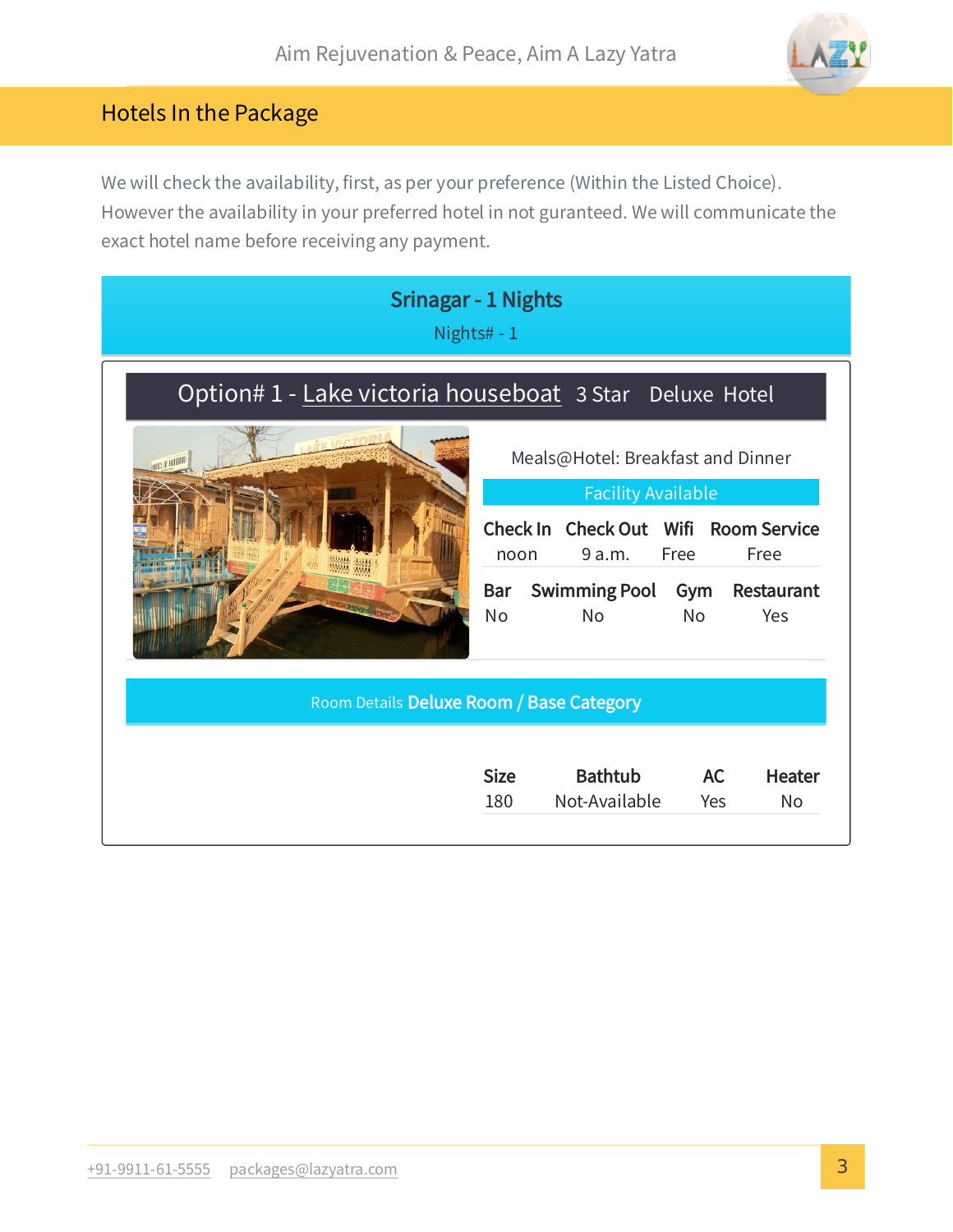

## Pahalgam - 1 Nights

Nights# - 2

## Option# 1 - [Hotel Green Heights](https://lazyatra.com/hotels/265-pahalgam-hotel-green-heights-luxury-3-resort/) 3 Star Luxury Resort



Meals@Hotel: Breakfast and Dinner

Facility Available

|    |                         |     | Check In Check Out Wifi Room Service |
|----|-------------------------|-----|--------------------------------------|
|    | $2 p.m.$ $10 a.m.$ Free |     | Free                                 |
|    |                         |     | Bar Swimming Pool Gym Restaurant     |
| No | No.                     | No. | Yes                                  |

#### Room Details Deluxe Room / Base Category

| <b>Size</b>                                                          | <b>Bathtub</b> | AC. | <b>Heater</b> |  |
|----------------------------------------------------------------------|----------------|-----|---------------|--|
| 168                                                                  | Not-Available  | N٥  | Yes           |  |
| Heaters are provided On Demand, and<br>may incur additional charges. |                |     |               |  |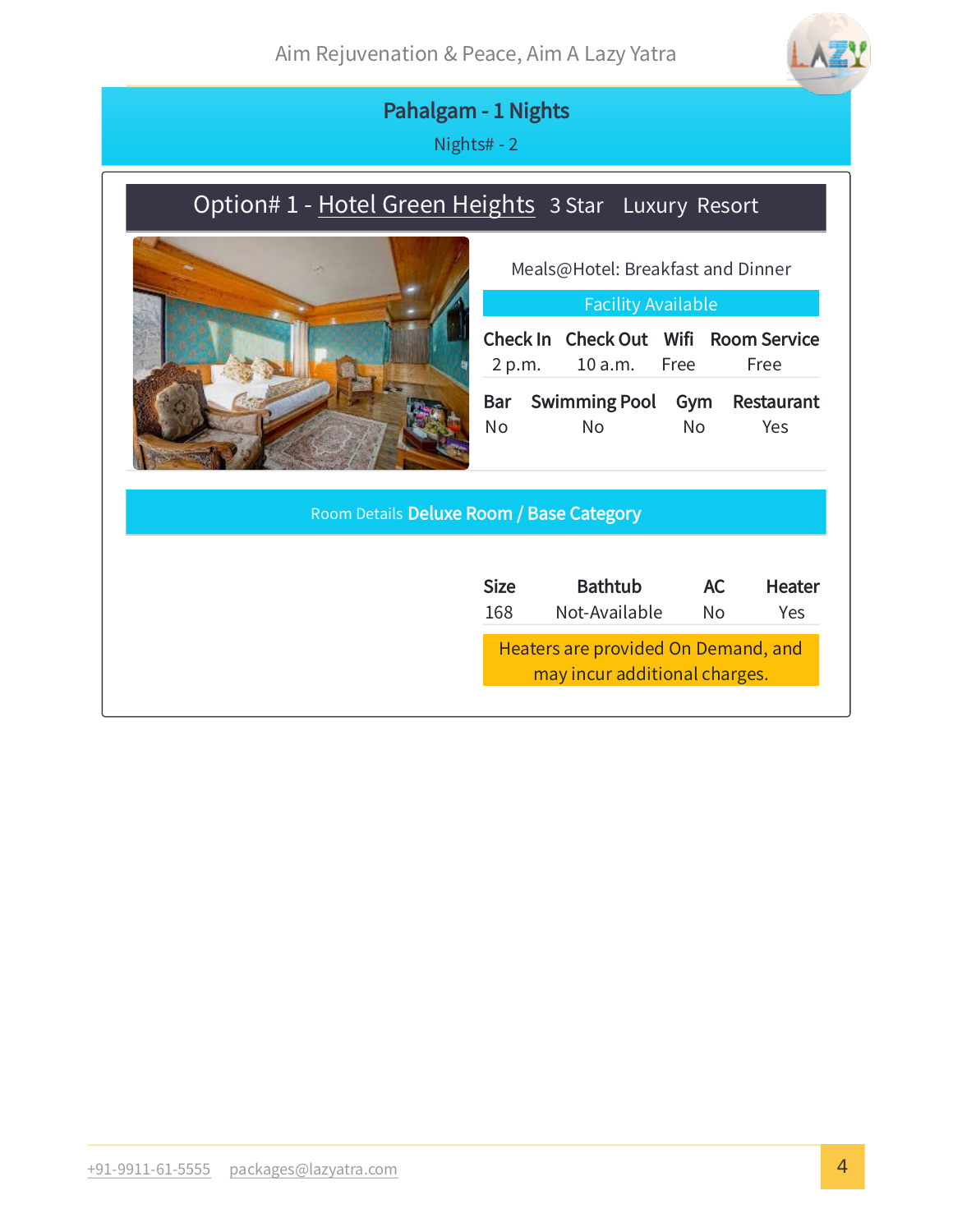

## Srinagar - 3 Nights

Nights# - 3,4,5

## Option# 1 - [The Victory](https://lazyatra.com/hotels/67-srinagar-hotel-the-victory-deluxe-3-hotel/) 3 Star Deluxe Hotel



Meals@Hotel: Breakfast and Dinner

#### Facility Available

|    |                  |     | Check In Check Out Wifi Room Service |
|----|------------------|-----|--------------------------------------|
|    | noon 9 a.m. Free |     | Free                                 |
|    |                  |     | Bar Swimming Pool Gym Restaurant     |
| N٥ | N٥               | No. | Yes                                  |

#### Room Details Premium Room / Base Category



| <b>Size</b> | <b>Bathtub</b> | AC  | <b>Heater</b> |
|-------------|----------------|-----|---------------|
| 220         | Not-Available  | Yes | No            |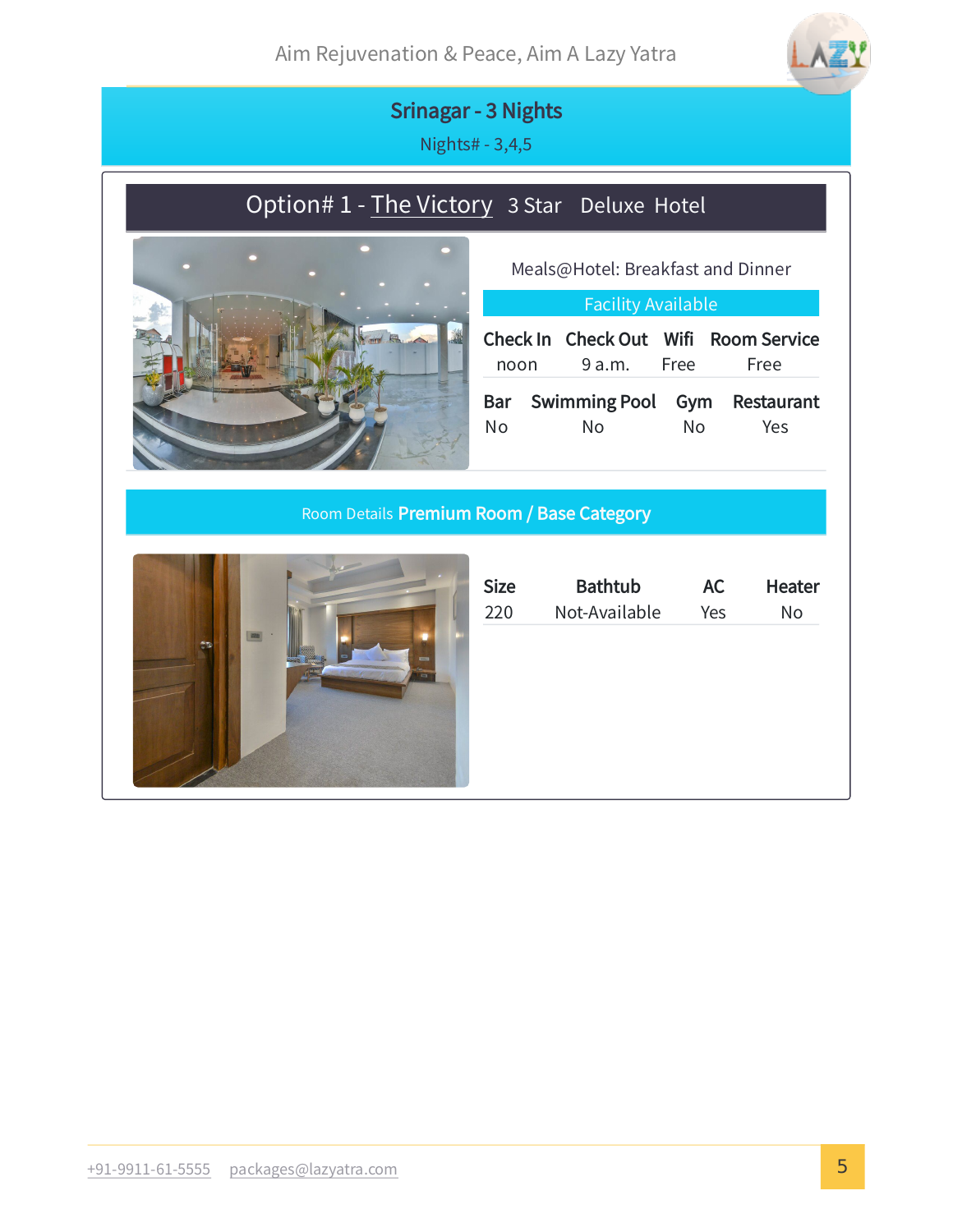## Detailed Itinerary

## Day# 1

#### Pick up from Airport and Visit to Dal Lake

#### Starts @ Srinagar

On arrive at Srinagar, you will be escorted to check in to the Hotel. Freshen up at the hotel. In the evening visit Dal Lake.

Overnight stay @ Srinagar Hotel/Resort.

Inclusions (Not in Execution Order)

Airport Pick up/Drop: Vehicle is included

#### Day# 2

#### Srinagar Sightseeing

#### Starts @ Srinagar

Post Breakfast, We will start the city tour. The world famous Mughal Gardens visiting the Nishat Bagh (The garden of pleasure) & Shalimar Bagh (Abode of love), & The Chasme Shahi Garden, & Shankaracharya Temple. Overnight stay at respective Hoseboat

Overnight stay @ Srinagar Hotel/Resort.

#### Inclusions (Not in Execution Order)

Srinagar Sightseeing: Vehicle is included

#### Day# 3

#### Head to Pahalgam and Stay Near to River

#### Starts @ Srinagar

After breakfast, we drive to Pahalgam via Pampore, Avantipura and the village of Bijbehara which remains famous as the bread basket of Kashmir. We switch from the national highway 1A at Khanabal and drive through the second largest city of Anantnag. From here the road turns scenic as we drive parallel on the Lidder river flowing from the opposite direction. In Pahalgam, check-in at the hotel and spend the rest of the day at leisure. Overnight stay at the hotel in Pahalgam. Overnight stay @ Pahalgam Hotel/Resort.

#### Inclusions (Not in Execution Order)

Srinagar to Pahalgam: Vehicle is included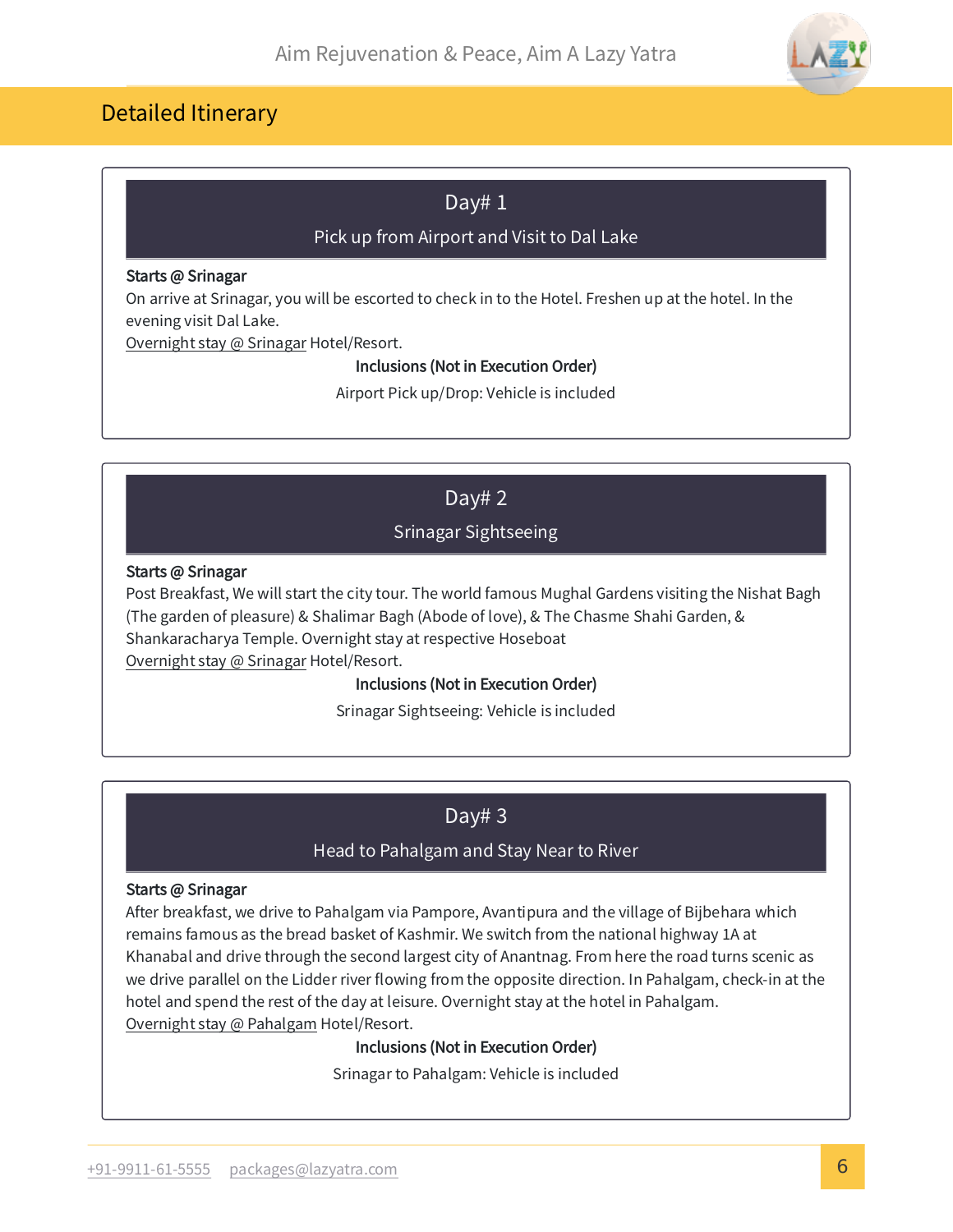

## Day# 4

#### Pahalgam Sightseeing and Return to Srinagar

Starts @ Pahalgam

In Pahalgam, visit Betaab Valley and Chandanwari as well as take a horse riding trip to Baisaran meadows. (At your own cost). After sightseeing around the mountain valley for most of the day, we will drive back to Srinagar and transfer to the hotel/ houseboat for overnight stay. Overnight stay @ Srinagar Hotel/Resort.

Inclusions (Not in Execution Order)

Srinagar to Pahalgam: Vehicle is included

Day# 5

## Excursion to Gulmarg

Starts @ Srinagar

After early breakfast proceed to Gulmarg for your trip. The drive to Gulmarg is through yet another remarkable facet of country side in Kashmir. Explore Gulmarg on your own by doing sightseeing the attractive locales like the Golf Course. Also take the exhilarating Gondola cable car ride (At your own cost) to Khilanmarg Snow Point view. Skiing in winters is something no one wants to miss. Over Night Stay @Gulmarg.

Overnight stay @ Srinagar Hotel/Resort.

Inclusions (Not in Execution Order)

Srinagar to Gulmarg: Vehicle is included

## Day# 6

## Return home from the Paradise

#### Starts @ Srinagar

After breakfast vehicle shall take you to the market for the shopping or cover any sight which is yet not covered. Later based on the flight time, it shall drop you at the airport.

#### Inclusions (Not in Execution Order)

Airport Pick up/Drop: Vehicle is included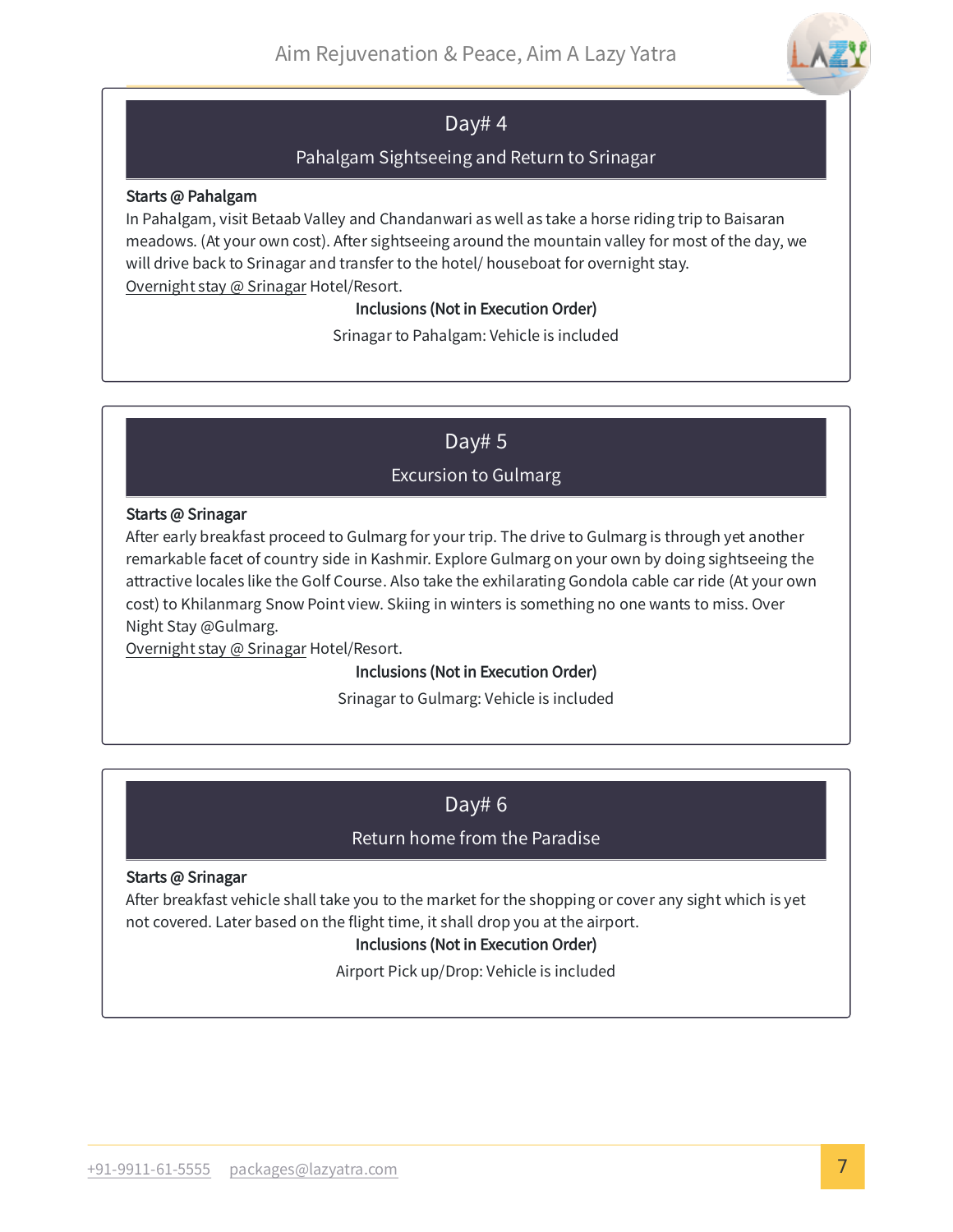

## Covid Terms and Conditions

- All the Travellers must be fully vaccinated. •
- $\bullet$  If Traveller is not fully vaccinated, It is must be carry a RT-PCR report with Negative Covid results.
- Reports must be produced even for childrens of age 10 or more. •

## Trip Exclusions

- Any chargeable services utilized in the hotel. •
- Gala Dinner (24 Dec, 25 Dec, 31 Dec, 14 Feb, any additional date) is additional until mentioned in the quote.
- Any expense which are done for personal entertainment. •
- Flight Tickets/Train Ticket until unless not specified above. •
- Camera Charges, and Tip at different sites and restaurants. •
- $\bullet$  Not mentioned specifically above. If something is committed and not mentioned in inclusion, please bring this in our notice ASAP.

## Covid Postponement Policies

- $\bullet$  Applicable only In case of Lockdown at Starting State or Destination State, or the traveller is Infected with Covid.
- 1 Year Postponement (From Date of Travel) voucher would be Provided. •
- Any Cancellation charges(Cruise/Flight/vehicle cancellation & Hotel Retention) would be additional
- Our Service Charges would be Zero. •
- $\bullet$  Rate Differences, as per the new travel date, would be additional at the time of booking.
- $\bullet$  A traveller can change the destination and increase/decrease/change the travellers, however minimum package cost must be equal/higher to postponed package cost.
- $\bullet$  Any confirmed postponed trip, can not be cancelled further for any unforeseen reasons.
- Cordinate with Airline Flight changes/amendments/cancellations/credit-shell. •
- $\bullet$  In case of postponement, dates must be informed minimum 45 days before travel.
- In case of Cancellation, Package Cancellation Policy will be applicable.

## Payment Policies

- At the time of confirmation 50% of the total package cost •
- 30 Days Before Travel Remaining Amount •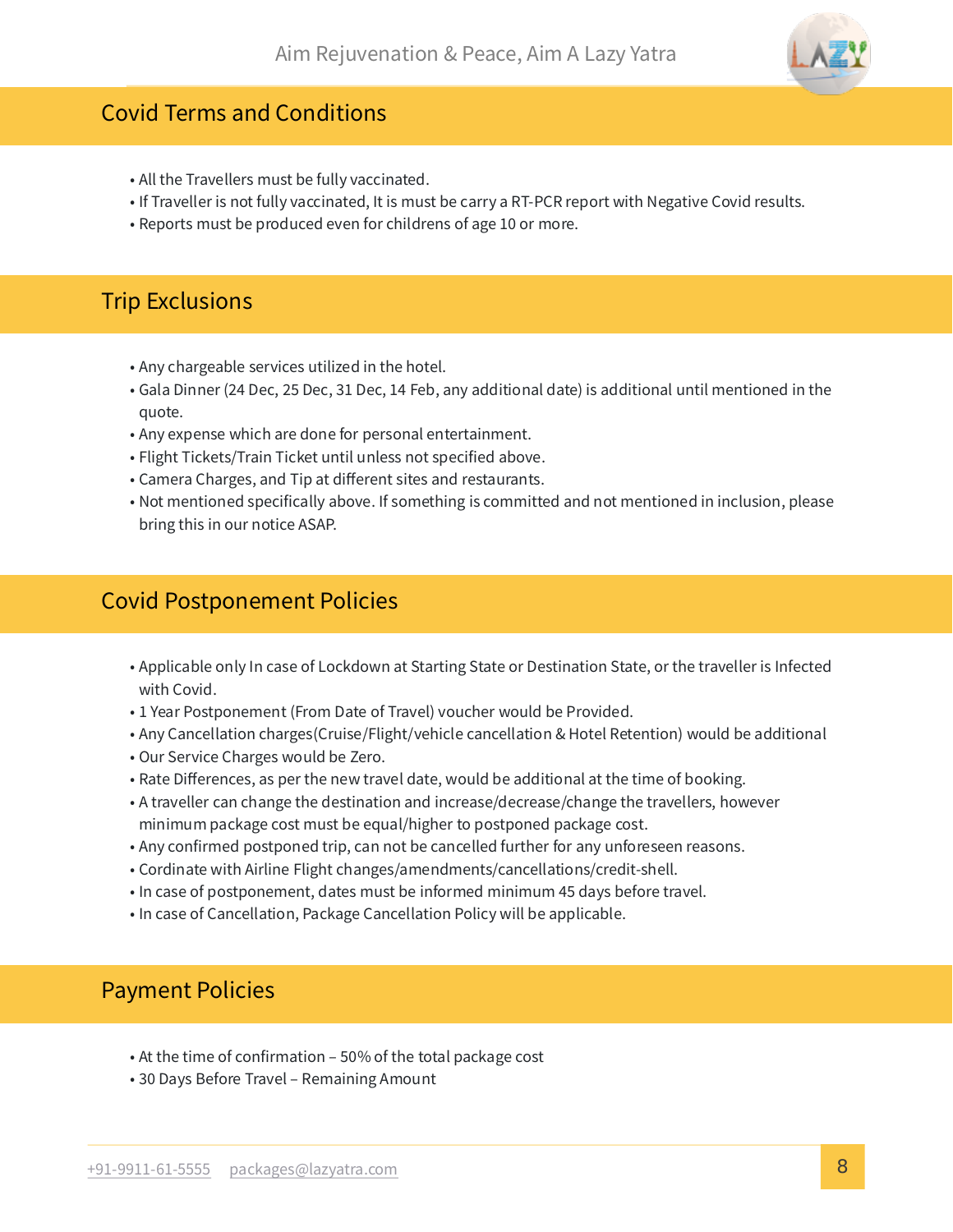## Land Package Cancellation Policy

- More than 30 Days before Travel 13% of the Package cost. •
- More than 15 Days and Less than 30 days Before Travel 50% of the Package cost.
- Less than 15 Days / No Show 100% of the Package cost •
- $\bullet$  Travel Dates Between Dec 10-Jan 20 100% of the Package cost (No cancellation entertained at this time)
- Hotel /Cruise /Ferry cancellations/ retentions would be additional to Company's Cancellation charges.

## Union Related Issues and Information

- Vehicle is Non AC, Heater and AC if required will be provided on additional cost.
- AC in the vehicle would cost INR 300/- Per Day additional •
- Due to Local Taxi Union Srinagar taxies are not allowed from base of Pahalgam, Sonamarg and Gulmarg.
- Pahlagam Aru, Betaab and Chandanwari Valley costs 2,500/- •
- Sonmarg sightseeing i.e. Thajwash Glacier and Fish Point charges are 2,500/-
- Please consult other services over there and confirm the rates with them •
- Due to Snow Fall, if Taxi Vehicle with Tyre's can not travel to Gulmarg, Traveller has to hire another vehicle from Tangmarg. It would be hired on an additional cost.

## Flight Cancellation

Individual Airline's and respective tickets have Cancellation Policy. Respective Cancellation Policy will • be applicable in this case.

## Flight ticket - Important Information

- $\bullet$  Flight tickets are just the convenience provided to the traveler, where we provide one stop solution for all your travel related requirements.
- $\bullet$  Our Company, in any case, does not hold any responsibility of flight change, reschedule, or cancellation. Airline is solely responsible for such changes and client must communicate to the airline to resolve the issue.
- $\bullet$  Our associate would try help you to provide the alternative arrangements but any additional cost arising, due to flight changes, must be borne by the traveler.
- We are not allowed to speak to the airline on your behalf. •
- Our Company must not be held responsible for missing the flight due to known and unknown reasons.